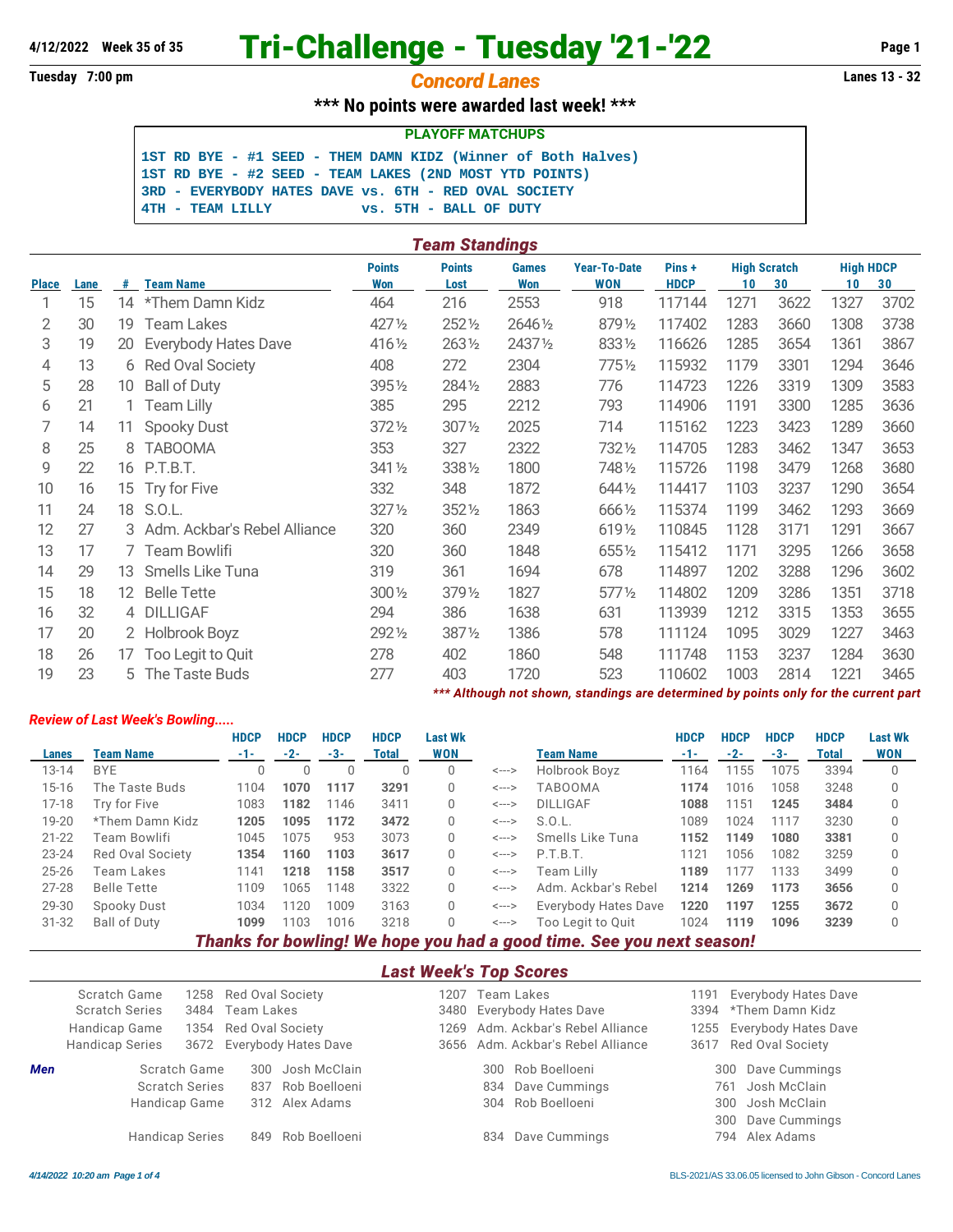**4/12/2022 Week 35 of 35 Tri-Challenge - Tuesday '21-'22 Page 2** *Last Week's Top Scores - Continued Women* Scratch Game 259 Nan Fritchey 248 Brandi Buehrer 225 Kayla Price Scratch Series 664 Nan Fritchey 637 Brandi Buehrer 632 Kayla Price Handicap Game 275 Nan Fritchey 273 Brandi Buehrer 257 Kayla Price Handicap Series 728 Kayla Price 712 Nan Fritchey 712 Brandi Buehrer *Season High Scores* Scratch Game 1285 Everybody Hates Dave 1283 TABOOMA 1283 Team Lakes Scratch Series 3660 Team Lakes 3654 Everybody Hates Dave 3622 \*Them Damn Kidz Handicap Game 1361 Everybody Hates Dave 1353 DILLIGAF 1351 Belle Tette Handicap Series 3867 Everybody Hates Dave 3738 Team Lakes 3718 Belle Tette *Bowlers must have completed a minimum of 30 games to be eligible for any league award.* **Men Scratch Game** 300 Rob Ryan 300 300 John Silerio 300 300 Brian Hargrove 300 Koty Aldrich 300 Jacob Bennett 300 Dale Cartwright 300 Andy Cline 300 Rob Boelloeni 300 Doug Buehrer 300 Jeremy McConnell Scratch Series 838 Koty Aldrich 834 Jacob Bennett 826 Matt Cox Handicap Game 339 Travis Turnbough 325 Jeremy McConnell 323 Rob Ryan Handicap Series 846 Travis Turnbough 843 Craig Hudson 840 Tom McKinnon *Women* Scratch Game 287 Nan Fritchey 279 LA Price 268 Brandi Buehrer Scratch Series 789 LA Price 754 Nan Fritchey 754 Nan Fritchey 684 Brandi Buehrer Handicap Game 309 Joann Wymer-Tate 303 Jessica Jordan 292 LA Price Handicap Series 822 LA Price 798 Nan Fritchey 781 Jessica Jordan *Split 1 High Scores* Scratch Game 1285 Everybody Hates Dave 1282 Team Lakes 1264 \*Them Damn Kidz Scratch Series 3660 Team Lakes 3654 Everybody Hates Dave 3564 \*Them Damn Kidz Handicap Game 1361 Everybody Hates Dave 1353 DILLIGAF 1351 Belle Tette Handicap Series 3867 Everybody Hates Dave 3738 Team Lakes 370 3702 \*Them Damn Kidz *Bowlers must have completed a minimum of 30 games to be eligible for any league award.* **Men Scratch Game** 300 Shawn Bibee 300 Rob Ryan 300 **300 John Silerio** 300 Koty Aldrich 300 Jacob Bennett 300 Dale Cartwright 300 Andy Cline 300 Rob Boelloeni 300 Mike Hodde Scratch Series 838 Koty Aldrich 834 Jacob Bennett 826 Matt Cox Handicap Game 339 Travis Turnbough 323 Rob Ryan 321 Steve Darner Handicap Series 846 Travis Turnbough 843 Craig Hudson 840 Tom McKinnon *Women* Scratch Game 287 Nan Fritchey 279 LA Price 269 Tori Marshall Scratch Series 754 Nan Fritchey 746 LA Price 683 Lauren Rice-Sanchez Handicap Game 303 Jessica Jordan 302 Joann Wymer-Tate 292 LA Price Handicap Series 798 Nan Fritchey 785 LA Price 781 Jessica Jordan

*Team Rosters*

|                    |       |             |                 |    |     | <b>High High</b> |        |                     |     |             |                 |    |                  | <b>High High</b> |        |
|--------------------|-------|-------------|-----------------|----|-----|------------------|--------|---------------------|-----|-------------|-----------------|----|------------------|------------------|--------|
| <b>Name</b>        | Avg   | <b>HDCP</b> | <b>Pins Gms</b> |    |     | <b>Game Sers</b> | %Won   | <b>Name</b>         | Avg | <b>HDCP</b> | <b>Pins Gms</b> |    | <b>Game Sers</b> |                  | %Won   |
| 1 - Team Lilly     |       |             |                 |    |     |                  |        | 2 - Holbrook Boyz   |     |             |                 |    |                  |                  |        |
| Doug Buehrer       | 222   | 6           | 20703           | 93 | 300 | 753              | 56.05% | Jeremy McConnell    | 198 | 25          | 15482           | 78 | 300              | 743              | 45.19% |
| Brandi Buehrer     | 198   | 25          | 18429           | 93 | 268 | 684              | 61.29% | Robert Henry        | 191 | 31          | 9741            | 51 | 248              | 677              | 54.41% |
| Joann Wymer-Tate   | 174   | 44          | 12588           | 72 | 264 | 631              | 58.33% | Lenny York          | 173 | 45          | 12491           | 72 | 234              | 620              | 39.58% |
| John Compton       | 209   | 16          | 20756           | 99 | 279 | 741              | 51.52% | Mandy Adams         | 185 | 36          | 8907            | 48 | 257              | 669              | 46.09% |
| <b>Tommy Frost</b> | 214   | 12          | 21247           | 99 | 289 | 751              | 60.98% | Mike Brown Jr       | 197 | 26          | 14192           | 72 | 277              | 662              | 48.96% |
| Shawn Bibee        | 225   | 4           | 4737            | 21 | 300 | 751              | 60.71% | Dennis York         | 149 | 56          | 2248            | 15 | 183              | 505              | 30.00% |
| Mike Strohm        | 176   | 43          | 1591            | 9  | 225 | 571              | 33.33% | <b>Rick Forgue</b>  | 157 | 56          | 2833            | 18 | 193              | 537              | 25.00% |
| Linda Bradshaw     | bk202 | 22          | 611             | 3  | 216 | 611              | 75.00% | Andrew Arman        | 172 | 46          | 5161            | 30 | 255              | 667              | 45.00% |
| Roger Klotz        | bk181 | 39          | $\Omega$        | 0  |     | 0                | 0.00%  | Logan Brown         | 183 | 37          | 3670            | 20 | 255              | 614              | 55.56% |
|                    |       |             |                 |    |     |                  |        | <b>Steve Darner</b> | 192 | 30          | 5784            | 30 | 289              | 703              | 62.50% |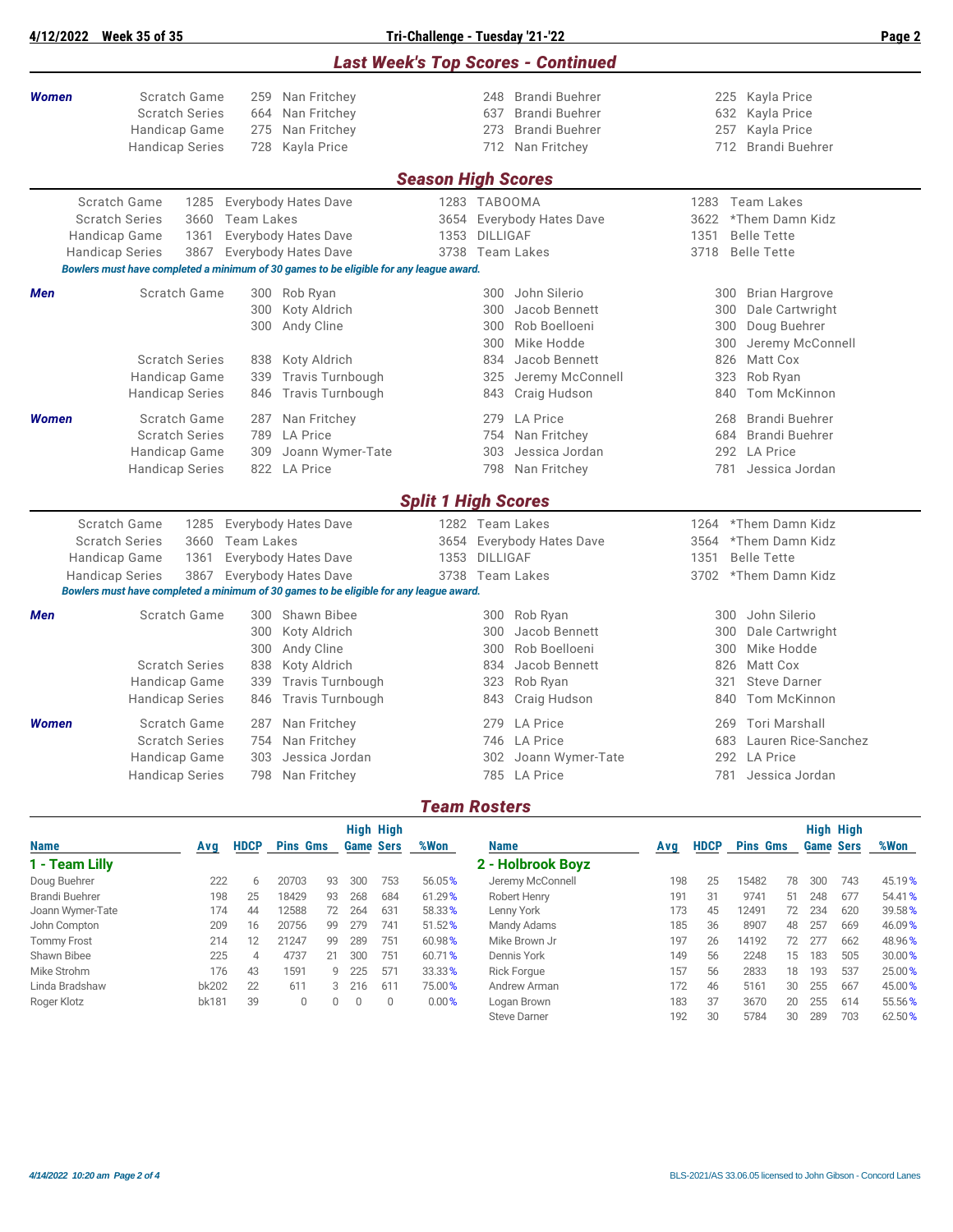**4/12/2022 Week 35 of 35 Tri-Challenge - Tuesday '21-'22 Page 3**

|                                  |       |              |                 |     |                  | <b>High High</b> |        |                        |       |                |                 |             | <b>High High</b> |              |         |
|----------------------------------|-------|--------------|-----------------|-----|------------------|------------------|--------|------------------------|-------|----------------|-----------------|-------------|------------------|--------------|---------|
| <b>Name</b>                      | Avg   | <b>HDCP</b>  | <b>Pins Gms</b> |     | <b>Game Sers</b> |                  | %Won   | <b>Name</b>            | Avg   | <b>HDCP</b>    | <b>Pins Gms</b> |             | <b>Game Sers</b> |              | %Won    |
| 3 - Adm. Ackbar's Rebel Alliance |       |              |                 |     |                  |                  |        | <b>4 - DILLIGAF</b>    |       |                |                 |             |                  |              |         |
| <b>Chris Nosal</b>               | 196   | 27           | 10022           | 51  | 268              | 687              | 50.00% | <b>Bill Kizer</b>      | 210   | 16             | 19547           | 93          | 290              | 764          | 53.23%  |
| Alex Adams                       | 201   | 23           | 7267            | 36  | 288              | 705              | 43.75% | Don Menendez           | 206   | 19             | 6183            | 30          | 269              | 693          | 50.00%  |
| Preston Jordan                   | 181   | 39           | 16676           | 92  | 253              | 673              | 48.03% | Lou Praprotnik         | 177   | 42             | 17586           | 99          | 238              | 590          | 46.97%  |
| John Ryan                        | 205   | 20           | 7384            | 36  | 279              | 720              | 54.81% | <b>Bryan Dierkes</b>   | 216   | 11             | 20168           | 93          | 296              | 789          | 48.39%  |
| Rob Ryan                         | 213   | 13           | 19817           | 93  | 300              | 736              | 46.88% | Dave Johnson           | 218   | 9              | 19679           | 90          | 288              | 768          | 51.67%  |
| Sean Kelleher                    | 189   | 32           | 15956           | 84  | 277              | 639              | 46.12% | Dan Dierkes            | 182   | 38             | 14228           | 78          | 257              | 637          | 40.38%  |
| <b>Steve Clement</b>             | 175   | 44           | 5605            | 32  | 246              | 678              | 46.51% | <b>Bobby Hunyar</b>    | 185   | 36             | 3335            | 18          | 231              | 588          | 50.00%  |
| Jessica Jordan                   | 161   | 55           | 8226            | 51  | 247              | 613              | 37.50% | Jim Womack             | bk225 | $\overline{4}$ | 487             | 3           | 171              | 487          | 0.00%   |
| Ethan Steube                     | 125   | 56           | 0               | 0   | $\mathbf 0$      | $\mathbf 0$      | 0.00%  | <b>Larry Prevallet</b> | bk206 | 19             | $\mathbf{0}$    | $\mathbb O$ | $\mathbb O$      | $\mathbf{0}$ | 0.00%   |
|                                  |       |              |                 |     |                  |                  |        | Doug Green             | bk160 | 56             | $\mathbf{0}$    | 0           | $\mathbf 0$      | $\mathbf{0}$ | 0.00%   |
| 5 - The Taste Buds               |       |              |                 |     |                  |                  |        | 6 - Red Oval Society   |       |                |                 |             |                  |              |         |
| John Boice                       | 166   | 51           | 5495            | 33  | 241              | 581              | 36.36% | Roy Clark              | 173   | 45             | 17141           | 99          | 234              | 579          | 45.45%  |
| Gary Volz                        | 160   | 56           | 13447           | 84  | 241              | 571              | 33.04% | Jeff Riddle            | 187   | 34             | 18020           | 96          | 268              | 642          | 48.44%  |
| Rich Hayden                      | 175   | 44           | 12671           | 72  | 247              | 608              | 47.92% | Robert Jackson         | 212   | 14             | 21710           | 102         | 289              | 747          | 61.40%  |
| Dave Zesch                       | 191   | 31           | 15483           | 81  | 247              | 624              | 44.44% | Josh McClain           | 233   | $\mathbb O$    | 5604            | 24          | 300              | 769          | 68.75%  |
| Dave Caito                       | 193   | 29           | 14543           | 75  | 267              | 668              | 50.99% | Jason Woolem           | 226   | 3              | 22472           | 99          | 289              | 792          | 63.26%  |
| <b>Bill Rotan</b>                | 121   | 56           | 1462            | 12  | 177              | 397              | 18.75% | John Silerio           | 230   | $\mathbf 0$    | 19334           | 84          | 300              | 799          | 58.48%  |
| Clay Boice                       | 156   | 56           | 11257           | 72  | 215              | 572              | 44.27% | <b>Troy Fults</b>      | bk198 | 25             | 560             | 3           | 201              | 560          | 25.00%  |
| Justin Zesch                     | 165   | 52           | 10905           | 66  | 252              | 596              | 42.05% |                        |       |                |                 |             |                  |              |         |
| Mike Hubbart                     | bk156 | 56           | 952             | 6   | 215              | 531              | 37.50% |                        |       |                |                 |             |                  |              |         |
| 7 - Team Bowlifi                 |       |              |                 |     |                  |                  |        | 8 - TABOOMA            |       |                |                 |             |                  |              |         |
| Jack Scott                       | 185   | 36           | 18919           | 102 | 258              | 667              | 54.41% | Mark Catanzaro         | 201   | 23             | 15689           | 78          | 268              | 704          | 53.85%  |
| <b>Brett Dawson</b>              | 196   | 27           | 18289           | 93  | 268              | 694              | 46.77% | Jason Catanzaro        | 197   | 26             | 15959           | 81          | 265              | 664          | 59.72%  |
| <b>Travis Turnbough</b>          | 206   | 19           | 20229           | 98  | 299              | 768              | 54.96% | <b>Bryan Quigley</b>   | 213   | 13             | 17913           | 84          | 278              | 730          | 51.34%  |
| <b>Buddy Turnbough</b>           | 220   | 8            | 21867           | 99  | 299              | 766              | 42.42% | <b>Brian Hargrove</b>  | 223   | 5              | 19419           | 87          | 300              | 771          | 53.45%  |
| <b>Bill Dawson</b>               | 212   | 14           | 19781           | 93  | 298              | 790              | 42.74% | Chris Keller           | 219   | 8              | 19756           | 90          | 279              | 769          | 53.75%  |
| Griffin Turnbough                | 207   | 18           | 1866            | 9   | 247              | 674              | 66.67% | Jim Seitz              | 217   | 10             | 18297           | 84          | 279              | 737          | 50.00%  |
| Jordan Molenda                   | 219   | 8            | 1972            | 9   | 277              | 731              | 54.17% | Shawn Taschler         | bk227 | $\mathbf{2}$   | 586             | 3           | 243              | 586          | 25.00%  |
| <b>Tony Cox</b>                  | bk217 | 10           | 615             | 3   | 237              | 615              | 25.00% |                        |       |                |                 |             |                  |              |         |
| 9 - BYE                          |       |              |                 |     |                  |                  |        | 10 - Ball of Duty      |       |                |                 |             |                  |              |         |
|                                  |       |              |                 |     |                  |                  |        | Scott Borden           | 214   | 12             | 17587           | 82          | 269              | 734          | 50.91%  |
|                                  |       |              |                 |     |                  |                  |        | Don Hyatt Sr           | 205   | 20             | 19137           | 93          | 279              | 717          | 54.44%  |
|                                  |       |              |                 |     |                  |                  |        | Don Hyatt Jr           | 185   | 36             | 17779           | 96          | 253              | 659          | 55.47%  |
|                                  |       |              |                 |     |                  |                  |        | Lauren Rice-Sanchez    | 208   | 17             | 5620            | 27          | 268              | 692          | 55.56%  |
|                                  |       |              |                 |     |                  |                  |        | Christo Rice-Sanchez   | 223   | 5              | 15436           | 69          | 290              | 770          | 55.98%  |
|                                  |       |              |                 |     |                  |                  |        | Dan Happel             | 217   | 10             | 1956            | 9           | 268              | 722          | 58.33%  |
|                                  |       |              |                 |     |                  |                  |        | <b>Cameron Scott</b>   | 218   | 9              | 2624            | 12          | 267              | 709          | 75.00%  |
|                                  |       |              |                 |     |                  |                  |        | Cade Sullins           | bk195 | 28             | 640             | 3           | 243              | 640          | 100.00% |
|                                  |       |              |                 |     |                  |                  |        | <b>Ryan Muller</b>     | bk215 | 12             | $\mathbf{0}$    | $\mathbf 0$ | $\mathbb O$      | $\mathbf{0}$ | 0.00%   |
|                                  |       |              |                 |     |                  |                  |        | <b>Crystal Kearney</b> | bk201 | 23             | $\Omega$        | 0           | $\mathbf{0}$     | $\Omega$     | 0.00%   |
| 11 - Spooky Dust                 |       |              |                 |     |                  |                  |        | 12 - Belle Tette       |       |                |                 |             |                  |              |         |
| Adam Killian                     | 212   | 14           | 18526           | 87  | 276              | 775              | 46.98% | Kyle Kizer             | 171   | 47             | 11292           | 66          | 268              | 653          | 46.02%  |
| Mark Lynn                        | 204   | 20           | 19044           | 93  | 277              | 735              | 45.16% | Gil Eike               | 199   | 24             | 16131           | 81          | 269              | 749          | 47.22%  |
| Kaytrina Horton                  | 180   | 40           | 12454           | 69  | 246              | 619              | 50.00% | Mike Gilyon            | 207   | 18             | 15553           | 75          | 269              | 723          | 46.50%  |
| Jacob Bennett                    | 231   | $\mathbb O$  | 21557           | 93  | 300              | 834              | 60.89% | <b>Will Kizer</b>      | 218   | 9              | 13755           | 63          | 298              | 745          | 42.26%  |
| Kevin Groppe                     | 211   | 15           | 19669           | 93  | 290              | 759              | 55.65% | Joe Buffa              | 213   | 13             | 12186           | 57          | 279              | 762          | 43.42%  |
| John Q. Adams                    | 228   | $\mathbf{1}$ | 8927            | 39  | 299              | 763              | 63.46% | Dan Mueller            | 170   | 48             | 11263           | 66          | 219              | 618          | 47.16%  |
| Jim Killian                      | 210   | 16           | 5673            | 27  | 249              | 710              | 23.61% | Tim Carothers          | 217   | 10             | 18305           | 84          | 279              | 741          | 51.34%  |
| Josh Modglin                     | bk216 | 11           | 624             | 3   | 237              | 624              | 75.00% |                        |       |                |                 |             |                  |              |         |
| 13 - Smells Like Tuna            |       |              |                 |     |                  |                  |        | 14 - *Them Damn Kidz   |       |                |                 |             |                  |              |         |
| <b>Brendan Gregg</b>             | 213   | 13           | 13462           | 63  | 289              | 722              | 50.00% | Chris Panos            | 216   | 11             | 17530           | 81          | 269              | 726          | 59.72%  |
| Dan Wessels                      | 205   | 20           | 12302           | 60  | 279              | 707              | 40.00% | Elijah Scott           | 218   | 9              | 17011           | 78          | 279              | 750          | 57.69%  |
| Adam Robinson                    | 200   | 24           | 17876           | 89  | 269              | 680              | 45.38% | Jessie Mapp III        | 222   | 6              | 9336            | 42          | 299              | 768          | 58.93%  |
| Mike Kieffer                     | 215   | 12           | 18740           | 87  | 268              | 724              | 55.60% | Mike Hodde             | 236   | $\mathbf 0$    | 20563           | 87          | 300              | 792          | 66.38%  |
| Craig Hudson                     | 200   | 24           | 19224           | 96  | 288              | 771              | 52.34% | Koty Aldrich           | 235   | $\mathbf 0$    | 20480           | 87          | 300              | 838          | 64.66%  |
| Mark Garascia                    | 209   | 16           | 8787            | 42  | 279              | 742              | 62.50% | <b>Brendan Pick</b>    | 198   | 25             | 11308           | 57          | 286              | 728          | 44.74%  |
| Russ Schodroski                  | 188   | 33           | 3951            | 21  | 236              | 611              | 51.79% | <b>Tony Recsnik</b>    | 225   | $\overline{4}$ | 12852           | 57          | 279              | 742          | 55.92%  |
| Jason Hoban                      | 176   | 43           | 4756            | 27  | 232              | 580              | 55.56% | <b>Matt Mizerany</b>   | bk224 | $\overline{4}$ | 1335            | 6           | 253              | 704          | 37.50%  |
| Chris Armistead                  | 238   | $\mathbf{0}$ | 2145            | 9   | 268              | 750              | 91.67% |                        |       |                |                 |             |                  |              |         |
| Cory Royer                       | 211   | 15           | 1905            | 9   | 280              | 733              | 83.33% |                        |       |                |                 |             |                  |              |         |